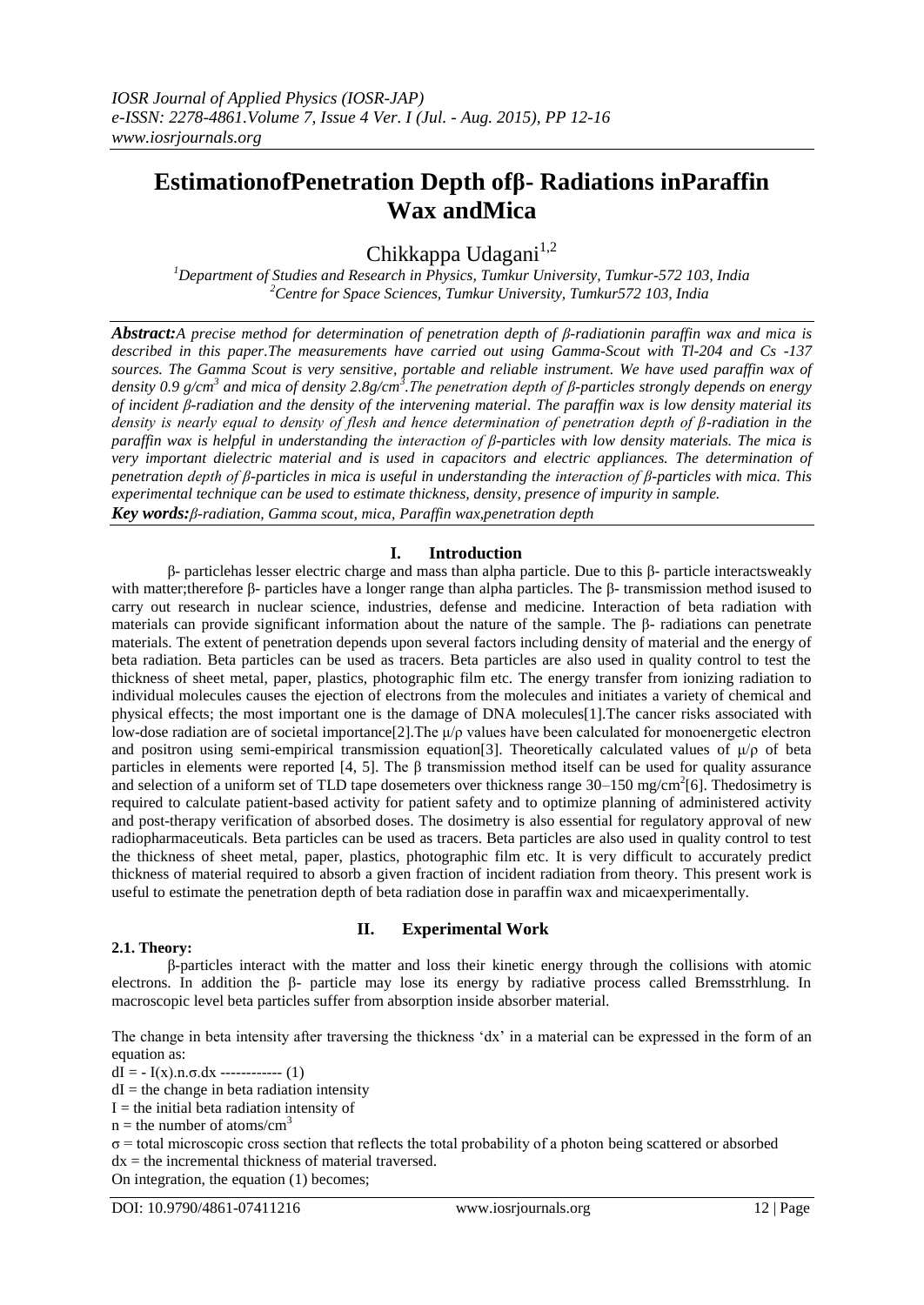$I = I_0 e$ -nσx --------- (2)

The number of atoms/cm<sup>3</sup> (n) and the microscopic cross section ( $\sigma$ ) are usually combined to yield the linear attenuation coefficient  $(u)$ . Therefore the equation becomes:  $I = I_0 e^{-\mu x}$ ------------ (3)

From the above equation one can know that intensity of  $\beta$ - radiation decreases exponentially as it traverses through material. β- particles interact with the matter and loss their energy and eventually come to rest after traversing a certain distance in the material called range of the beta particles in that material. The range of beta particles in an absorber is the average penetration depth of the charged particle into the absorber before it loses all of its kinetic energy.

The depth Rmax of beta particles penetration in substance can be defined with the help of expression (1)

$$
Rmax = \frac{E_{\beta}^{1.265 - 0.0954 \ln E_{\beta}}}{\rho} \dots (4)
$$

where  $E_\beta$  is the maximum energy of β- particles and ρ, the density of sample material.

#### **2.2. Instrument:**

In the present work the Gamma scout (GmbH  $\&$  Co. KG) is used to carry out measurements. The Gamma scout is general purpose survey meter which measures alpha, beta and gamma radiations. Gamma Scout is a dose rate meter equipped with a Geiger-Müller counter. Geiger-Müller counter consists of a gas filled tube containing electrodes, between which there is an electrical voltage. When ionizing radiation passes through tube, a short, intense pulse of current passes from the negative electrode to the positive electrode and is measured or counted. It has the ability to shift from dose rate mode to pulse counting mode and reverse of pulses per second measures the intensity of the radiation field. The Gamma scout determines the dose rate in terms. Comparative study of the gamma radiation dose level in different industries in Jos Plateau State, Nigeria was carried out using Gamma Scout [7].

#### **2.3 Pulse rate measurement:**

The thickness of sample is determined using the relation:

Thicknees  $\text{(cm)} = \frac{\text{Mass in gram}}{\text{Length (cm)} \times \text{breadth (cm)} \times \text{density } (\frac{\text{gm}}{\text{cm}^3})}$ 

The experimental setup for studying penetration depth is shown in the Fig. (1). The experiment was carried out by switching the Gamma Scout to the pulse count mode. In this mode it is possible to set desired measuring time. In the present work the measuring time is preset to two minutes. The Tl- 204 source in the source holder was kept at distance 3.5cm from the end window of the GM tube. Tl- 204 is pure β -emitter and it emits β- particles with maximum energy 0.763MeV. Without sample the number of pulses was recorded for two minutes. The Paraffin wax of thickness 0.033 cm was introduced in between the source and the GM tube end of the Gamma- Scout and the the number of pulses was recorded for two minutes. The sample thickness was increased and data acquisition was continued until the measured value was very close to the background level i.e the number of pulses in the absence of the Tl- 204. The same procedure was used for mica.The Cs- 137 emits both γ and β- radiations. Cs- 137 emits β - particles with maximum energy 0.510MeV.Inorder to find penetration depth of β radiations from Cs- 137 in paraffin wax and mica, the Gamma-Scout was switched at  $β +$ γ. In this casethe Gamma Scout records pulses of both gamma rays and beta rays. Without sample the number of pulses was recorded for two minutes. Then the Gamma Scout was switched at β. In this case the Gamma- Scout gives pulses of β- rays only. The subtraction of β pulses from  $β + γ$  pulses gives background due to γ rays. The paraffin wax of thickness 0.033 cm was introduced in between the source and the GM tube end of the Gamma-Scout and the the number of pulses was recorded for two minutes. The sample thickness was increased and data acquisition was continued until the measured value was very close to the background level i.e the number of pulses in the absence of the Cs- 137 and background due to γ- rays. The same procedure was repeated for mica.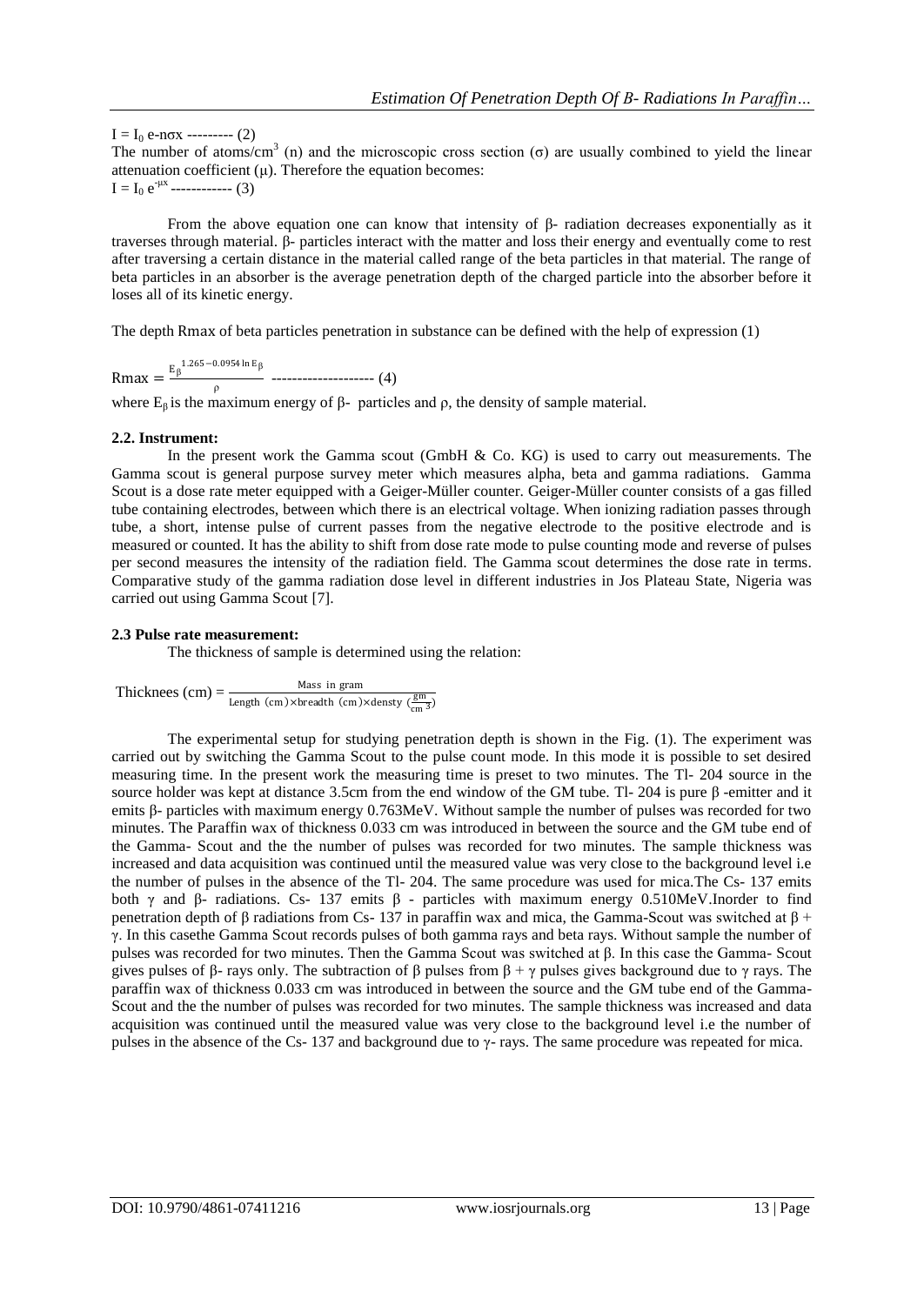

**Figure1. Experimental setup.**

| Table (1): Count Rate versus thickness for paraffin wax with <sup>204</sup> Tl beta source. |  |
|---------------------------------------------------------------------------------------------|--|
|---------------------------------------------------------------------------------------------|--|

| Thickness  | Count rate(Number of counts/sec) |         |         |                     |
|------------|----------------------------------|---------|---------|---------------------|
| (cm)       | Trail 1                          | Trail 2 | Trail 3 | Mean                |
| $\Omega$   | 12.3333                          | 12.4167 | 12.5667 | 12.4389±0.1183      |
| 0.033      | 7.1167                           | 7.1500  | 7.0917  | 7.1195±0.0292       |
| 0.048      | 5.9167                           | 6.0417  | 6.2083  | $6.0556 \pm 0.1463$ |
| 0.070      | 3.8667                           | 3.9167  | 4.0000  | $3.9278 \pm 0.0673$ |
| 0.088      | 3.1250                           | 3.3083  | 3.1750  | $3.2028 \pm 0.0948$ |
| 0.158      | 1.2083                           | 1.1333  | 1.1417  | $1.1611\pm0.0411$   |
| 0.206      | 0.7083                           | 0.7000  | 0.7333  | $0.7139 \pm 0.0173$ |
| 0.239      | 0.5250                           | 0.5667  | 0.6167  | $0.5695 \pm 0.0459$ |
| 0.246      | 0.4583                           | 0.4750  | 0.5000  | $0.4778 \pm 0.0210$ |
| Background | 0.4333                           | 0.4750  | 0.5000  | $0.4694 \pm 0.0337$ |

**Table (2): Count Rate versusthickness for micawith <sup>204</sup>Tl beta source.**

| <b>Thickness</b> | Count Rate(counts/sec) |         |         |                      |
|------------------|------------------------|---------|---------|----------------------|
| (cm)             | Trail 1                | Trail 2 | Trail 3 | Mean                 |
| $\Omega$         | 12.1417                | 12.1917 | 12.2250 | $12.1861 \pm 0.0419$ |
| 0.0045           | 9.4417                 | 9.5167  | 9.4250  | $9.4611 \pm 0.0488$  |
| 0.0098           | 6.8750                 | 6.7083  | 6.9833  | $6.8555 \pm 0.1385$  |
| 0.0232           | 3.1250                 | 3.0000  | 3.0833  | $3.0694 \pm 0.0636$  |
| 0.0366           | 1.6000                 | 1.7417  | 1.6500  | $1.6639 \pm 0.0719$  |
| 0.0500           | 0.9917                 | 1.0667  | 1.0167  | $1.0250 + 0.0382$    |
| 0.0598           | 0.7750                 | 0.7000  | 0.7250  | $0.7333 \pm 0.0382$  |
| 0.0688           | 0.6250                 | 0.6333  | 0.6500  | $0.6361 \pm 0.0127$  |
| 0.0786           | 0.4750                 | 0.4500  | 0.5000  | $0.4750 \pm 0.0250$  |
| Background       | 0.4667                 | 0.4500  | 0.4917  | $0.4695 \pm 0.0210$  |

**Table (3): Count Rate versus thickness for paraffin waxwith <sup>137</sup>Cs beta source.**

| <b>Thickness</b> | Count Rate(counts/sec) |         |         |                |
|------------------|------------------------|---------|---------|----------------|
| (cm)             | Trail 1                | Trail 2 | Trail 3 | Mean           |
|                  | 32.6250                | 31.9500 | 32.3167 | 32.2972±0.3380 |
| 0.033            | 22.9000                | 23.5083 | 23.1667 | 23.1917±0.3049 |
| 0.048            | 17.6917                | 18.0333 | 17.2917 | 17.6722±0.3712 |
| 0.070            | 11.9417                | 12.0417 | 12.4083 | 12.1306±0.2457 |
| 0.088            | 8.3000                 | 8.4750  | 8.3667  | 8.3806±0.0883  |
| 0.158            | 7.0583                 | 7.0500  | 7.0417  | 7.0500±0.0083  |
| 0.206            | 6.5083                 | 6.4917  | 6.5167  | 6.5056±0.0127  |
| Background       | 6.4833                 | 6.4583  | 6.4917  | 6.4778±0.0173  |

**Table (4): Count Rate versus thickness for micawith <sup>137</sup>Cs beta source.**

| Thickness  | Count rate(counts/sec) |         |         |                     |
|------------|------------------------|---------|---------|---------------------|
| (cm)       | Trail 1                | Trail 2 | Trail 3 | Mean                |
| 0          | 33.0333                | 31.9500 | 32.3167 | 32.4333±0.5510      |
| 0.0045     | 22.9000                | 23.5083 | 23.1667 | 23.1917±0.3050      |
| 0.013      | 17.6917                | 18.0333 | 17.2917 | 17.6722±0.3712      |
| 0.021      | 11.9417                | 12.0417 | 12.4083 | 12.1306±0.2457      |
| 0.034      | 8.3000                 | 8.3000  | 8.3667  | 8.3222±0.0385       |
| 0.046      | 7.0583                 | 7.0583  | 7.0417  | 7.0528±0.0096       |
| 0.054      | 6.5083                 | 6.5083  | 6.5167  | $6.5111 \pm 0.0049$ |
| Background | 6.4833                 | 6.4833  | 6.4917  | $6.4861 \pm 0.0049$ |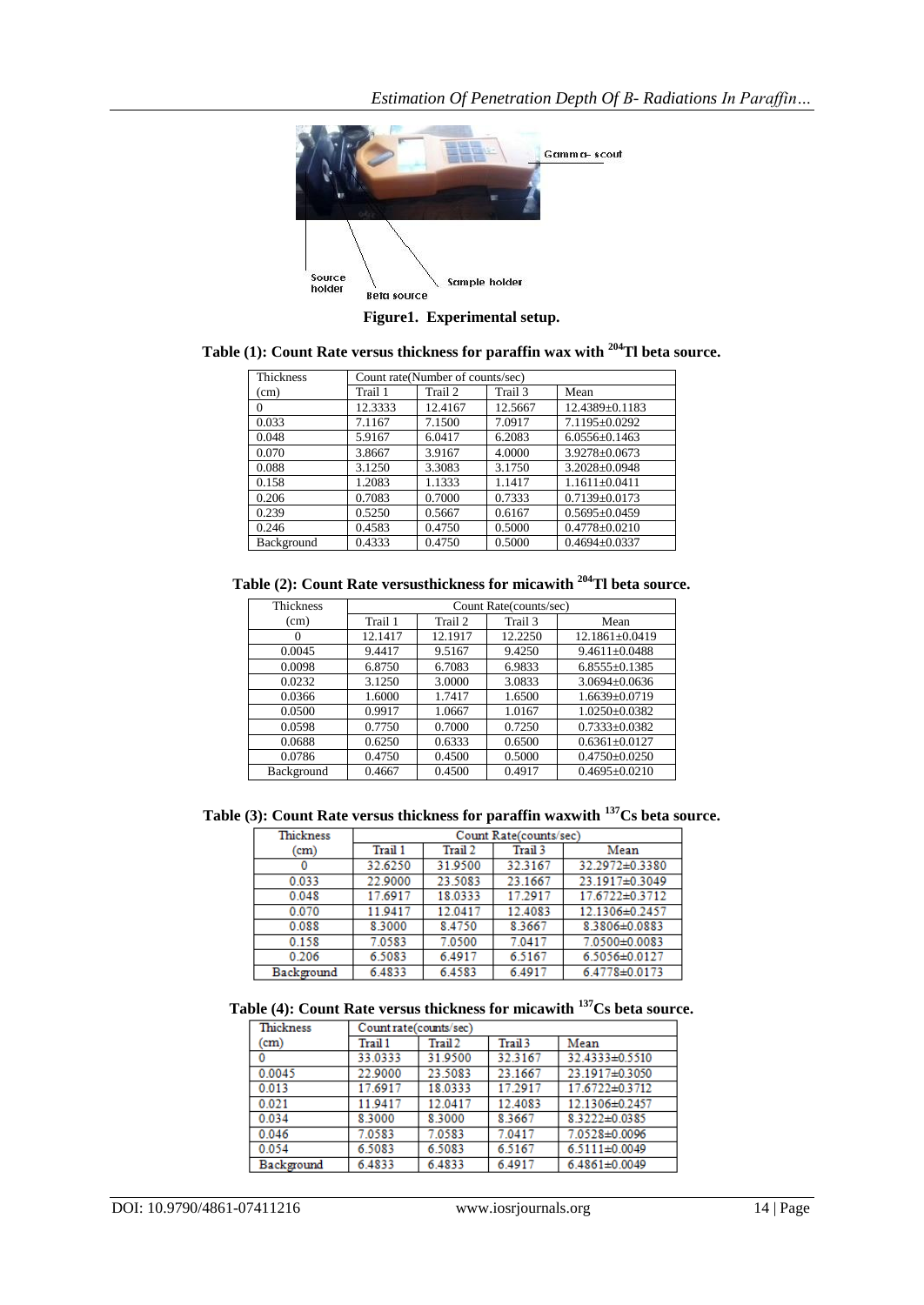

## **III. Results And Discussion**

The Experimental setuptostudy penetration depth is shown in the Fig. (1). Table (1) and Table (2) show the dose rate versus thickness of material for paraffin wax and mica respectively for β- particles from Tl-204.Fig.(2) and Fig.(3) showthe plots of count rate versus thickness of material for paraffin wax and mica respectively using the data tabulated in the Table (1) and Table (2).Table (3) and Table (4) show the count rate versus thickness of material for paraffin wax and mica respectively for β- particles from Cs- 137. Fig.(4) and Fig.(5) show the plots of count rate versus thickness of material for paraffin wax and mica respectively using the data tabulated in the Table (3) and Table (4). From the Fig (2) and Fig (3) the penetration depth of Tl- 204 beta particles in paraffin wax and mica are found to be 0.246cm and 0.079cm respectively. From the Fig.(4) andFig.(5), the penetration depth of Cs- 137 beta particles in paraffin wax and micaare found to be 0.206cm and 0.054cm respectively.

#### **IV. Conclusion**

For given energy of β- particles, the penetration depth decreases with increasing density of intervening material.Due to this, penetration depth of β- particlesis lesser for mica because of its higher density relative to paraffin wax.The count rate measurement confirms that the radiation dose penetrates deeper in to the lower density materials such as paraffin wax for given incident β- radiation energy. The density of paraffin wax is 0.9g/cm<sup>3</sup> which isvery close to density of flesh. This experimental technique is useful for understanding the βradiation dose absorption in low and medium density materials. This technique can be used in estimatingthickness and density of mica, paraffin wax, paper, plastics, etc. This technique can also be used to determine moisture content and porosity of samples.